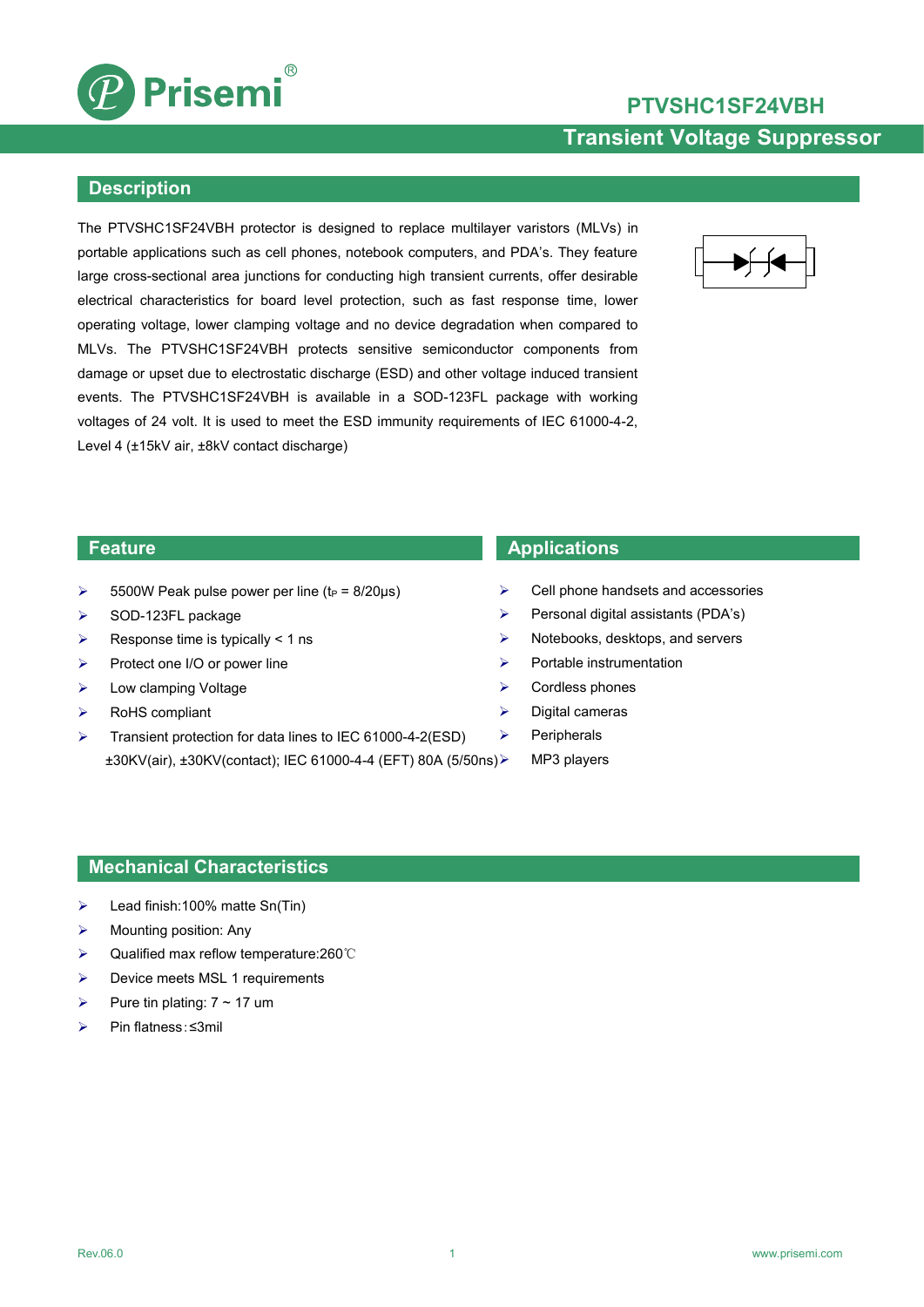### **Electronics Parameter**

| <b>Symbol</b>              | <b>Parameter</b>                   |                                                                                    |
|----------------------------|------------------------------------|------------------------------------------------------------------------------------|
| V <sub>RWM</sub>           | Peak Reverse Working Voltage       | $_{\rm lpp}$                                                                       |
| <sub>lR</sub>              | Reverse Leakage Current @ VRWM     |                                                                                    |
| $\mathsf{V}_{\mathsf{BR}}$ | Breakdown Voltage @ IT             |                                                                                    |
| Iт                         | <b>Test Current</b>                | ΙT<br>V <sub>C</sub> V <sub>BR</sub> V <sub>RWM</sub><br>$\mathsf{I}_{\mathsf{R}}$ |
| $_{\rm lpp}$               | Maximum Reverse Peak Pulse Current |                                                                                    |
| $V_{C}$                    | Clamping Voltage @ I <sub>PP</sub> |                                                                                    |
| $P_{PP}$                   | Peak Pulse Power                   |                                                                                    |
| C,                         | Junction Capacitance               |                                                                                    |



# **Electrical characteristics per line@25**℃**( unless otherwise specified)**

| <b>Parameter</b>             | <b>Symbol</b>           | <b>Conditions</b>                 | Min. | Typ. | Max. | <b>Units</b> |
|------------------------------|-------------------------|-----------------------------------|------|------|------|--------------|
| Peak Reverse Working Voltage | <b>V</b> <sub>RWM</sub> |                                   |      |      | 24   | V            |
| Breakdown Voltage            | $V_{BR}$                | $l_t = 1$ mA                      | 25   |      |      | V            |
| Reverse Leakage Current      | ΙR                      | $V_{RWM} = 24V$                   |      |      |      | μA           |
| <b>Clamping Voltage</b>      | $V_{C}$                 | $I_{PP} = 90A$ $t_P = 8/20 \mu s$ |      | 26   | 28   | V            |
| <b>Clamping Voltage</b>      | $V_{C}$                 | $I_{PP} = 185A$ $t_P = 8/20\mu s$ |      | 30   | 32   | V            |
| Junction Capacitance         | $C_i$                   | $V_R = 0V$ f = 1MHz               |      | 280  | 350  | pF           |

### **Absolute maximum rating@25**℃

| Rating                                 | <b>Symbol</b>               | <b>Value</b>    | <b>Units</b>        |
|----------------------------------------|-----------------------------|-----------------|---------------------|
| Peak Pulse Power ( $t_P = 8/20\mu S$ ) | $P_{\text{pp}}$             | 5500            | W                   |
| Lead Soldering Temperature             | $\mathsf{T}_\mathsf{L}$     | 260 (10 sec)    | $^{\circ}$ C        |
| <b>Operating Temperature</b>           |                             | $-55$ to $+150$ | °C                  |
| Storage Temperature                    | $\mathsf{T}_{\texttt{STG}}$ | $-55$ to $+150$ | $^{\circ}\!{\rm C}$ |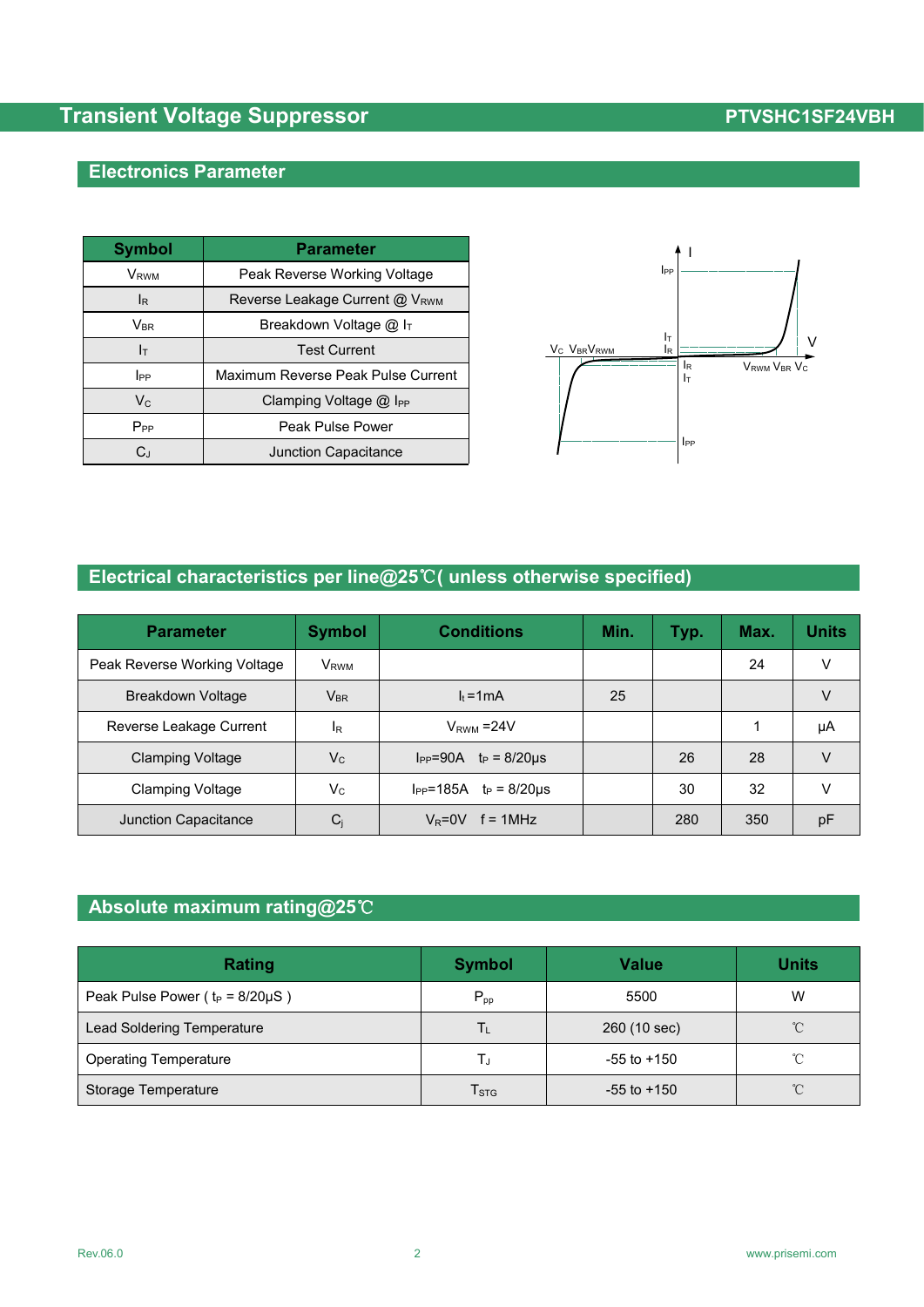### **Typical Characteristics**











Fig 1.Pulse Waveform **Fig 2.Power Derating Curve** 

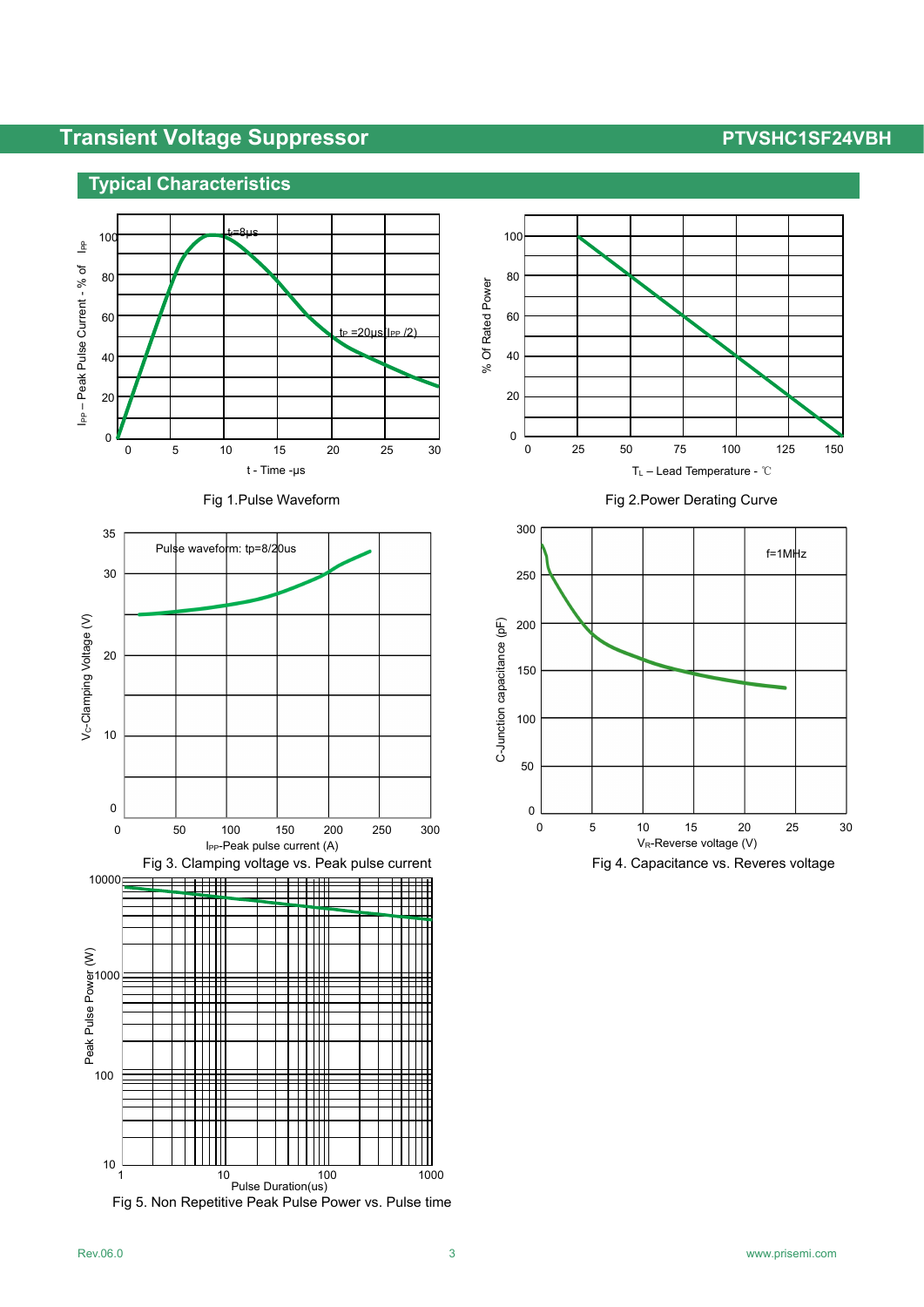#### **Solder Reflow Recommendation**



Peak Temp=257℃, Ramp Rate=0.802deg. ℃/sec

### **PCB Design**

For TVS diodes a low-ohmic and low-inductive path to chassis earth is absolutely mandatory in order to achieve good ESD protection. Novices in the area of ESD protection should take following suggestions to heart:

- $\triangleright$  Do not use stubs, but place the cathode of the TVS diode directly on the signal trace.
- $\triangleright$  Do not make false economies and save copper for the ground connection.
- $\triangleright$  Place via holes to ground as close as possible to the anode of the TVS diode.
- $\triangleright$  Use as many via holes as possible for the ground connection.
- $\triangleright$  Keep the length of via holes in mind! The longer the more inductance they will have.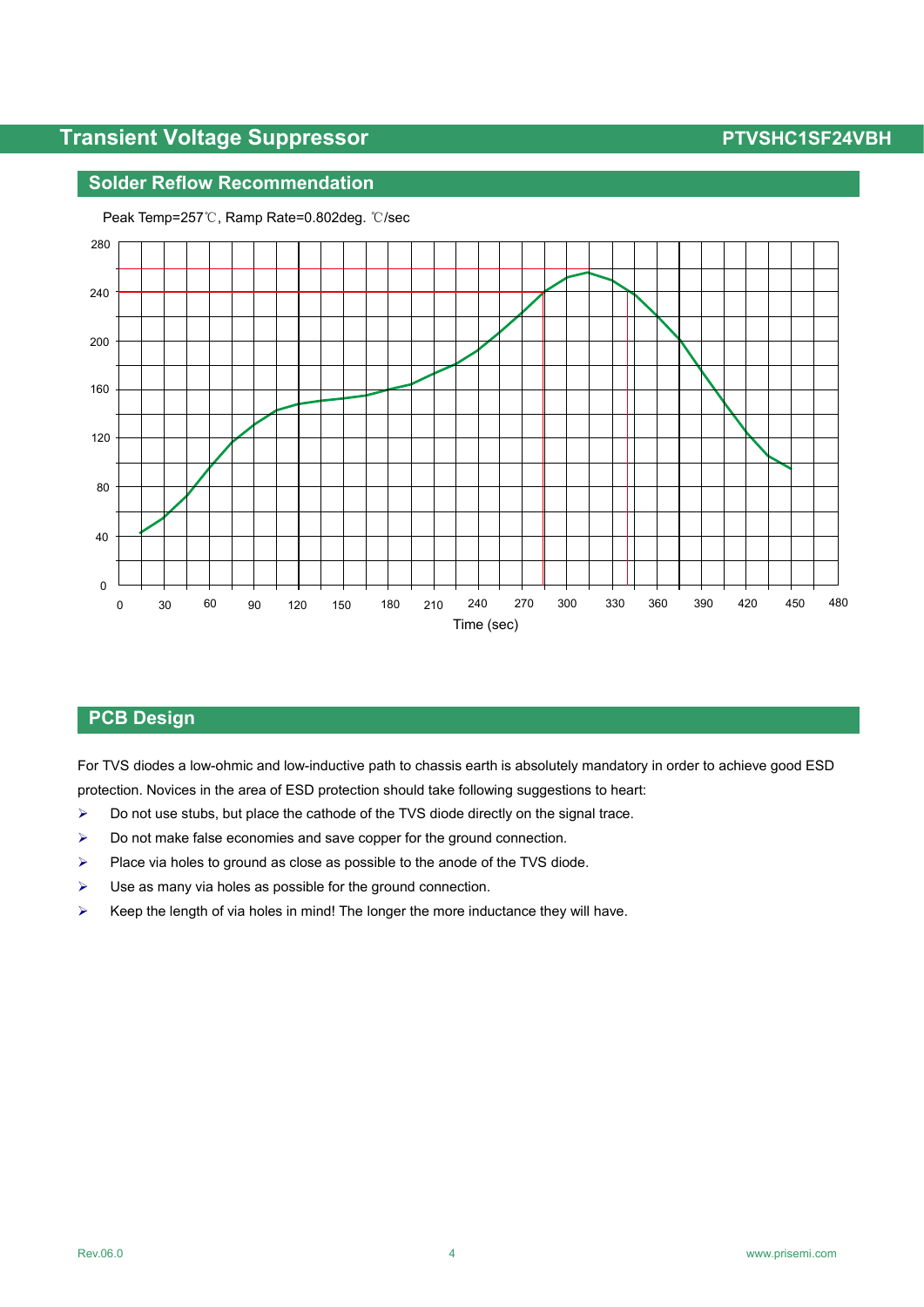# **Product dimension (SOD-123FL)**







 $E$ 

Bottom View

Unit:mm



|              | <b>Inches</b> |            | <b>Millimeters</b> |            |  |
|--------------|---------------|------------|--------------------|------------|--|
| <b>Dim</b>   | <b>MIN</b>    | <b>MAX</b> | <b>MIN</b>         | <b>MAX</b> |  |
| Α            | 0.031         | 0.039      | 0.80               | 0.98       |  |
| C            | 0.002         | 0.010      | 0.05               | 0.25       |  |
| $H_E$        | 0.138         | 0.154      | 3.50               | 3.90       |  |
| E            | 0.061         | 0.077      | 1.55               | 1.95       |  |
| D            | 0.098         | 0.114      | 2.50               | 2.90       |  |
| g            | 0.020         | 0.043      | 0.50               | 1.10       |  |
| e            | 0.024         | 0.039      | 0.60               | 1.00       |  |
| $\mathsf{k}$ | 0.004         |            | 0.10               |            |  |
| $\angle$     | $7^{\circ}$   |            |                    |            |  |



**Suggested PCB Layout**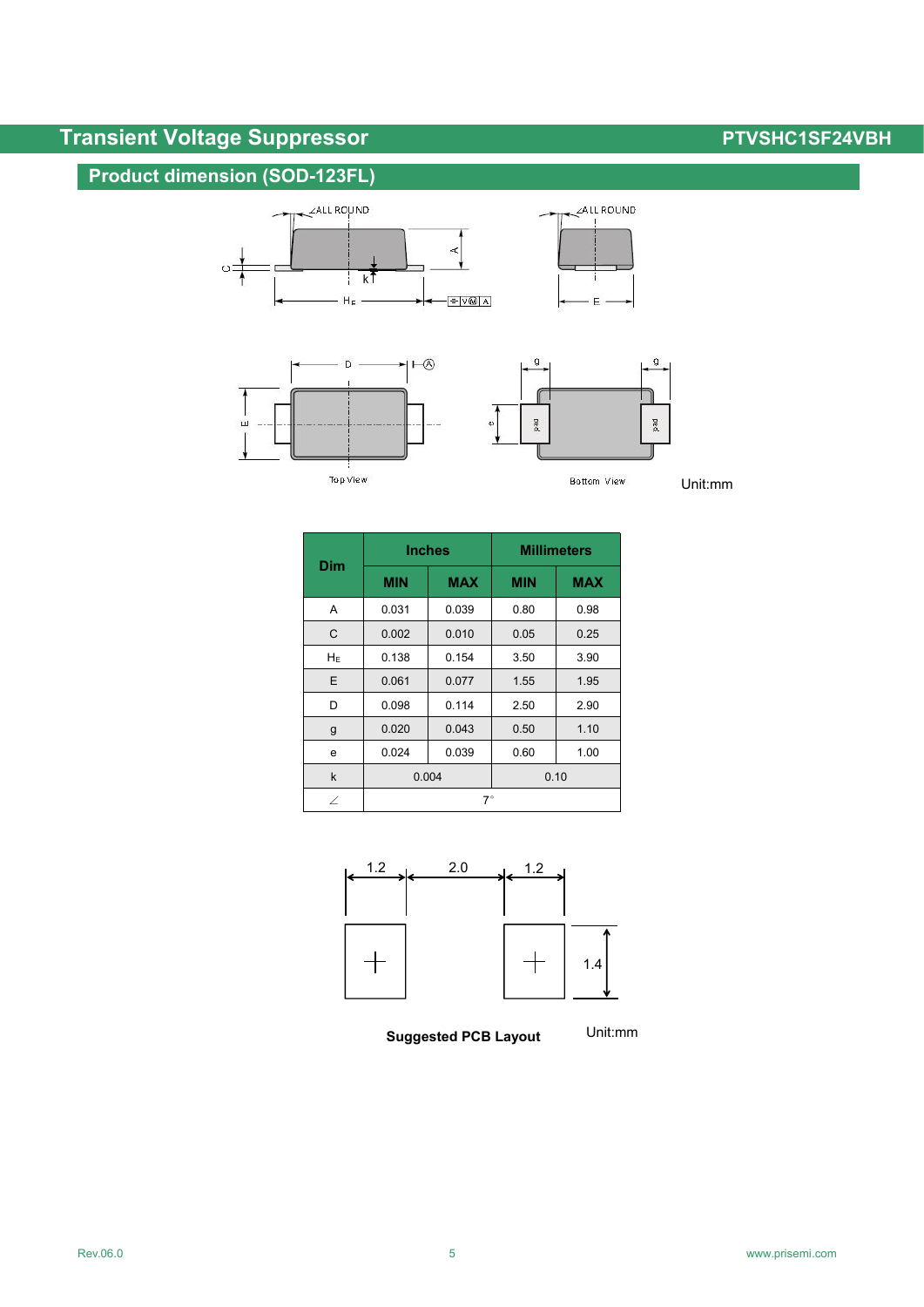# **Marking information**

$$
\begin{array}{|c|c|c|c|}\n\hline\n\text{BZ-V} & \text{ }
$$

# **Ordering information**

| Device        | Package   | Reel | Shipping    |
|---------------|-----------|------|-------------|
| TVSHC1SF24VBH | SOD-123FL | 711  | 3000        |
| דם            | (Pb-Free) |      | Tape & Reel |

#### Rev.06.0 6 [www.prisemi.com](http://www.prisemi.com)